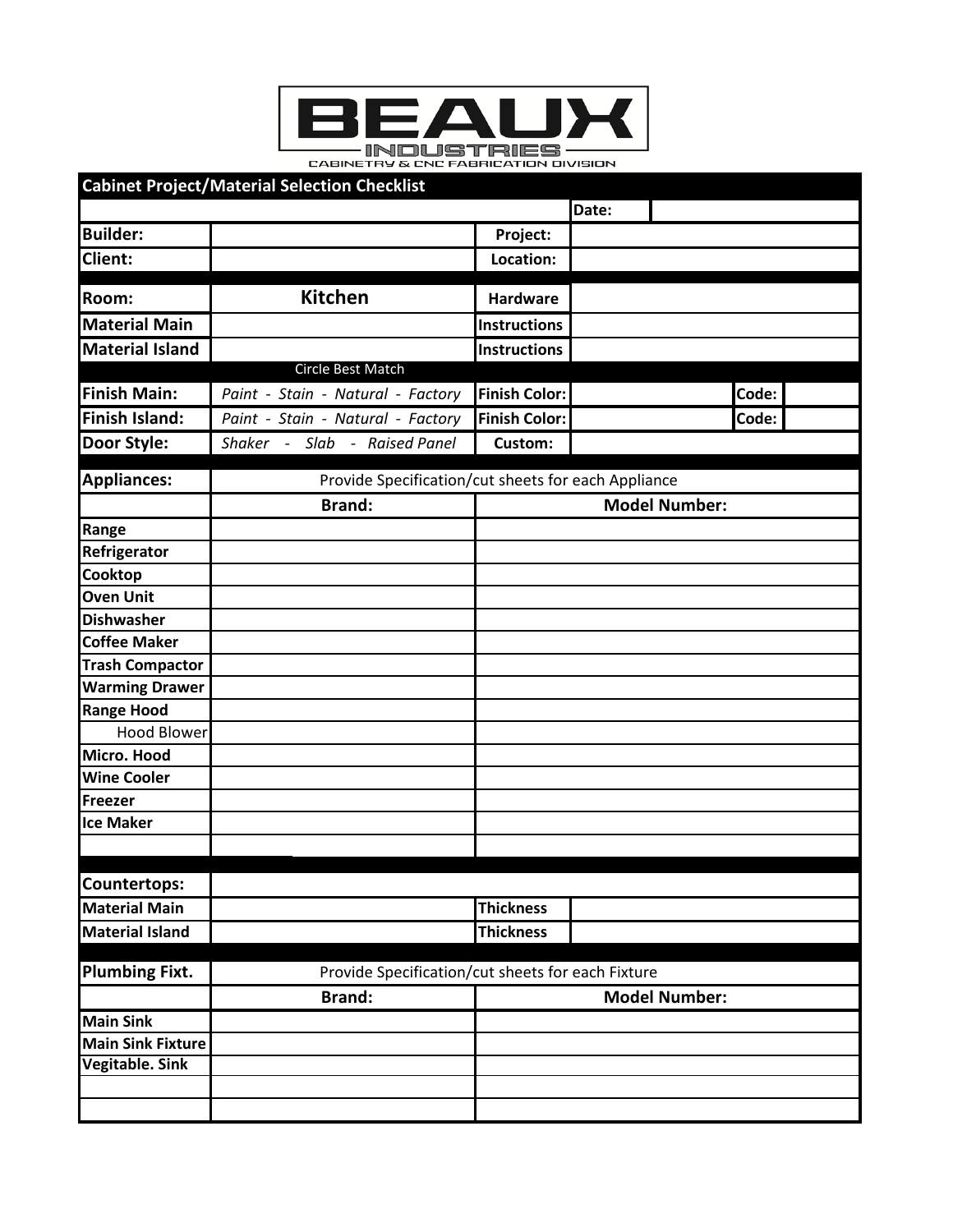| Room:                 | <b>Master Bath</b>                                     | Hardware             |                      |
|-----------------------|--------------------------------------------------------|----------------------|----------------------|
| <b>Material Main</b>  |                                                        | <b>Instructions</b>  |                      |
|                       | Circle Best Match                                      |                      |                      |
| <b>Finish Main:</b>   | Paint - Stain - Natural - Factory                      | <b>Finish Color:</b> | Code:                |
| <b>Door Style:</b>    | Shaker - Slab - Raised Panel                           | <b>Custom:</b>       |                      |
| <b>Countertops:</b>   |                                                        |                      |                      |
| Material :            |                                                        | <b>Thickness</b>     |                      |
| <b>Plumbing Fixt.</b> | Provide Specification/cut sheets for each Fixture      |                      |                      |
|                       | <b>Brand:</b>                                          |                      | <b>Model Number:</b> |
| <b>Vanity Sink</b>    |                                                        |                      |                      |
|                       |                                                        |                      |                      |
| <b>Room:</b>          | Bath - 1                                               | Hardware             |                      |
| <b>Material Main</b>  |                                                        |                      |                      |
|                       | Circle Best Match                                      | <b>Instructions</b>  |                      |
| <b>Finish Main:</b>   | Paint - Stain - Natural - Factory                      | <b>Finish Color:</b> | Code:                |
| <b>Door Style:</b>    | Shaker - Slab - Raised Panel                           | Custom:              |                      |
|                       |                                                        |                      |                      |
| <b>Countertops:</b>   |                                                        |                      |                      |
| <b>Material:</b>      |                                                        | <b>Thickness</b>     |                      |
| <b>Plumbing Fixt.</b> | Provide Specification/cut sheets for each Fixture      |                      |                      |
|                       | <b>Brand:</b>                                          |                      | <b>Model Number:</b> |
| <b>Vanity Sink</b>    |                                                        |                      |                      |
|                       |                                                        |                      |                      |
|                       |                                                        |                      |                      |
| <b>Room:</b>          | Bath - 2                                               | Hardware             |                      |
| <b>Material Main</b>  |                                                        | <b>Instructions</b>  |                      |
| <b>Finish Main:</b>   | Circle Best Match<br>Paint - Stain - Natural - Factory | <b>Finish Color:</b> | Code:                |
| <b>Door Style:</b>    | Shaker - Slab - Raised Panel                           | <b>Custom:</b>       |                      |
|                       |                                                        |                      |                      |
| <b>Countertops:</b>   |                                                        |                      |                      |
| <b>Material:</b>      |                                                        | <b>Thickness</b>     |                      |
| <b>Plumbing Fixt.</b> | Provide Specification/cut sheets for each Fixture      |                      |                      |
|                       | <b>Brand:</b>                                          | <b>Model Number:</b> |                      |
| <b>Vanity Sink</b>    |                                                        |                      |                      |
|                       |                                                        |                      |                      |
| <b>Comments:</b>      |                                                        |                      |                      |
|                       |                                                        |                      |                      |
|                       |                                                        |                      |                      |
|                       |                                                        |                      |                      |
|                       |                                                        |                      |                      |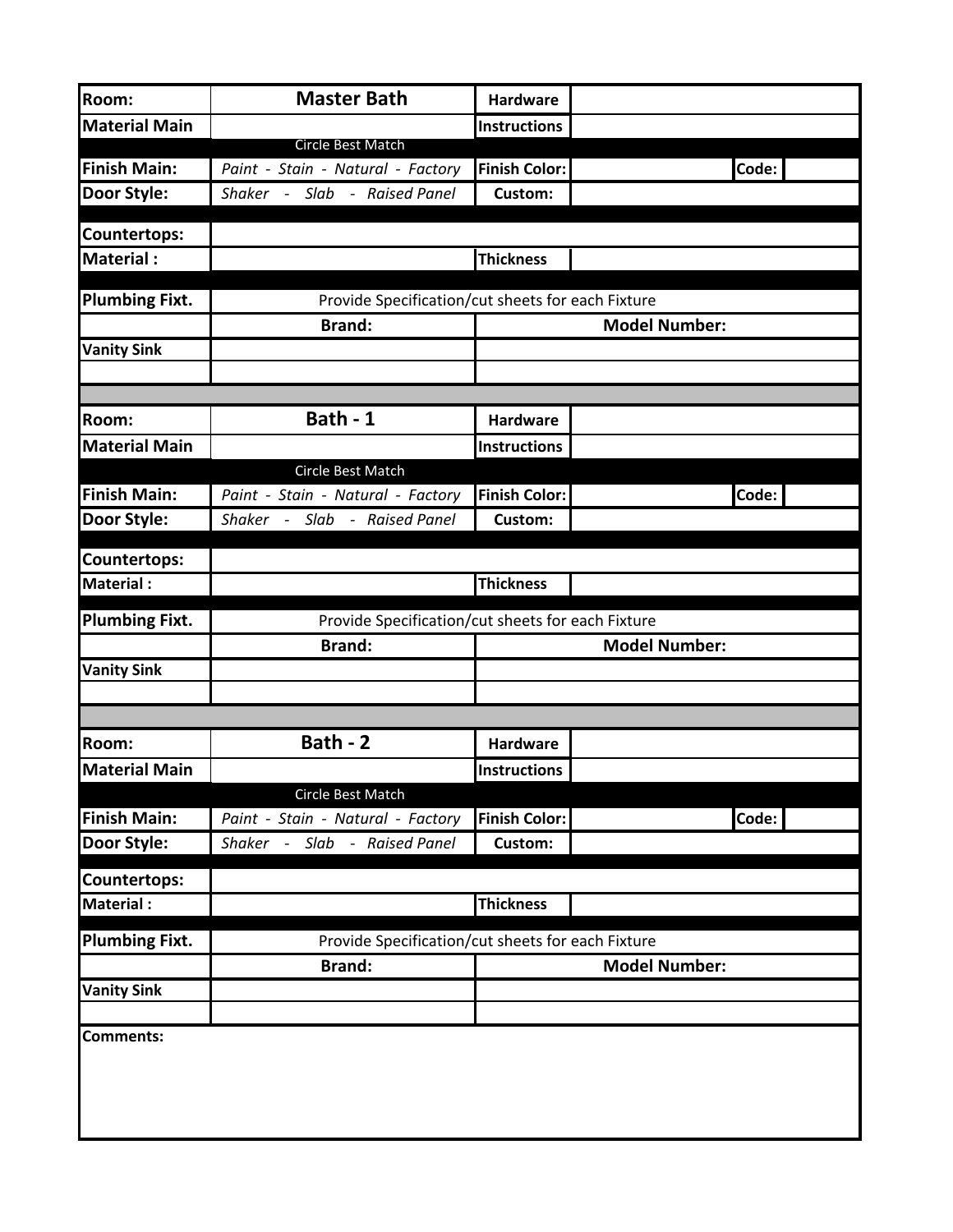| Room:                                   | Bath - 3                                          | <b>Hardware</b>      |                      |
|-----------------------------------------|---------------------------------------------------|----------------------|----------------------|
| <b>Material Main</b>                    |                                                   | <b>Instructions</b>  |                      |
|                                         | Circle Best Match                                 |                      |                      |
| <b>Finish Main:</b>                     | Paint - Stain - Natural - Factory                 | <b>Finish Color:</b> | Code:                |
| <b>Door Style:</b>                      | Shaker - Slab - Raised Panel                      | <b>Custom:</b>       |                      |
| <b>Countertops:</b>                     |                                                   |                      |                      |
| <b>Material:</b>                        |                                                   | <b>Thickness</b>     |                      |
| <b>Plumbing Fixt.</b>                   | Provide Specification/cut sheets for each Fixture |                      |                      |
|                                         | <b>Brand:</b>                                     |                      | <b>Model Number:</b> |
| <b>Vanity Sink</b>                      |                                                   |                      |                      |
|                                         |                                                   |                      |                      |
|                                         |                                                   |                      |                      |
| Room:                                   | Bath - 4                                          | <b>Hardware</b>      |                      |
| <b>Material Main</b>                    |                                                   | <b>Instructions</b>  |                      |
|                                         | Circle Best Match                                 |                      |                      |
| <b>Finish Main:</b>                     | Paint - Stain - Natural - Factory                 | <b>Finish Color:</b> | Code:                |
| <b>Door Style:</b>                      | Shaker - Slab - Raised Panel                      | Custom:              |                      |
| Countertops:                            |                                                   |                      |                      |
| <b>Material:</b>                        |                                                   | <b>Thickness</b>     |                      |
| <b>Plumbing Fixt.</b>                   | Provide Specification/cut sheets for each Fixture |                      |                      |
|                                         | <b>Brand:</b>                                     |                      | <b>Model Number:</b> |
| <b>Vanity Sink</b>                      |                                                   |                      |                      |
|                                         |                                                   |                      |                      |
|                                         | <b>Powder Bath</b>                                |                      |                      |
| Room:                                   |                                                   | <b>Hardware</b>      |                      |
| <b>Material Main</b>                    | Circle Best Match                                 | <b>Instructions</b>  |                      |
| <b>Finish Main:</b>                     | Paint - Stain - Natural - Factory                 | <b>Finish Color:</b> | Code:                |
| <b>Door Style:</b>                      | Shaker -<br>- Raised Panel<br>Slab                | Custom:              |                      |
|                                         |                                                   |                      |                      |
| <b>Countertops:</b><br><b>Material:</b> |                                                   | <b>Thickness</b>     |                      |
|                                         |                                                   |                      |                      |
| Plumbing Fixt.                          | Provide Specification/cut sheets for each Fixture |                      |                      |
|                                         | <b>Brand:</b>                                     | <b>Model Number:</b> |                      |
| <b>Vanity Sink</b>                      |                                                   |                      |                      |
| <b>Comments:</b>                        |                                                   |                      |                      |
|                                         |                                                   |                      |                      |
|                                         |                                                   |                      |                      |
|                                         |                                                   |                      |                      |
|                                         |                                                   |                      |                      |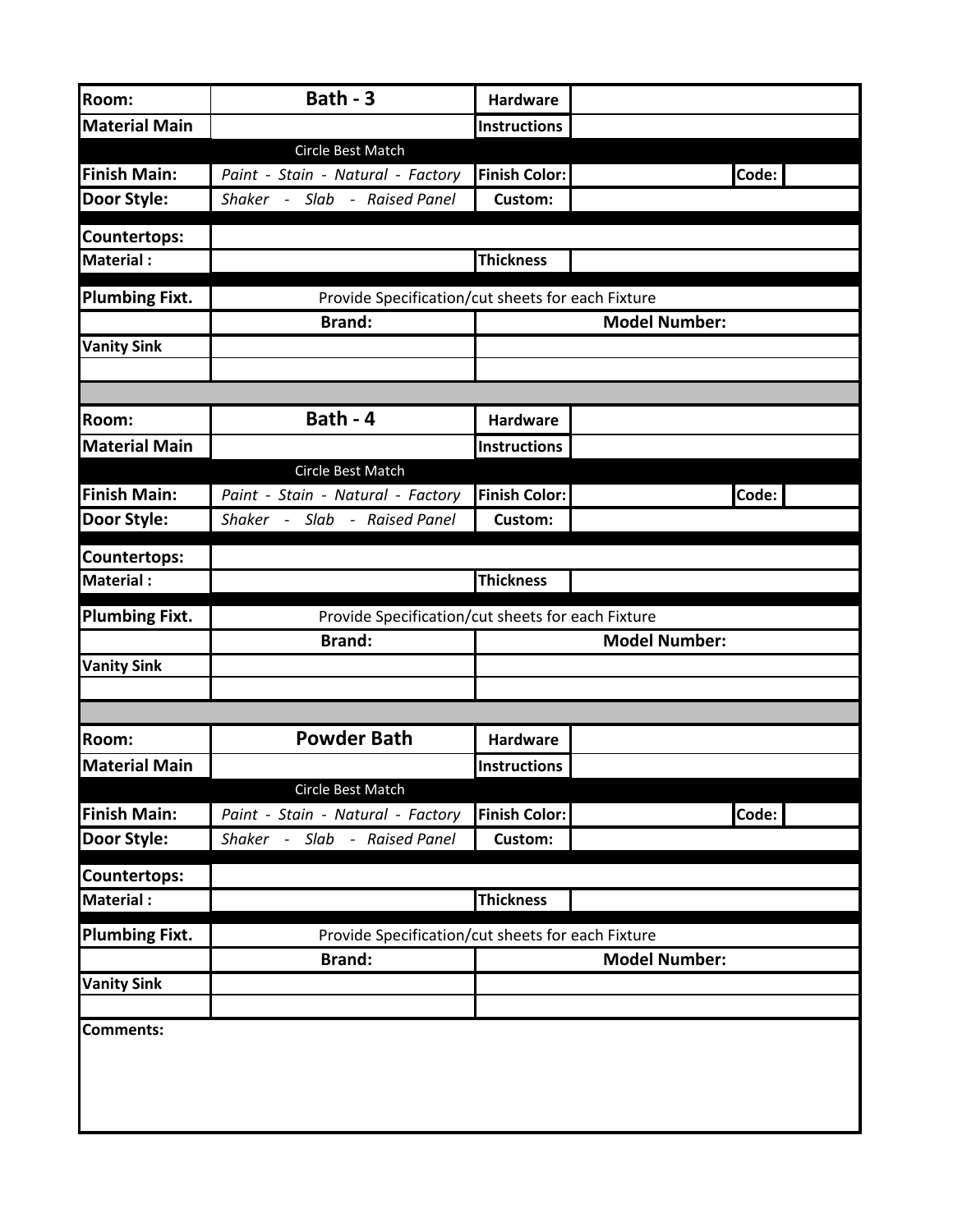| Room:                | Den/Office                        | <b>Hardware</b>      |       |
|----------------------|-----------------------------------|----------------------|-------|
| <b>Material Main</b> |                                   | <b>Instructions</b>  |       |
|                      | Circle Best Match                 |                      |       |
| <b>Finish Main:</b>  | Paint - Stain - Natural - Factory | <b>Finish Color:</b> | Code: |
| <b>Door Style:</b>   | Shaker - Slab - Raised Panel      | <b>Custom:</b>       |       |
|                      |                                   |                      |       |
| Room:                | <b>Ent. Center</b>                | <b>Hardware</b>      |       |
| <b>Material Main</b> |                                   | <b>Instructions</b>  |       |
|                      | <b>Circle Best Match</b>          |                      |       |
| <b>Finish Main:</b>  | Paint - Stain - Natural - Factory | <b>Finish Color:</b> | Code: |
| Door Style:          | Shaker - Slab - Raised Panel      | Custom:              |       |
|                      |                                   |                      |       |
| Room:                | <b>Mud Room</b>                   | <b>Hardware</b>      |       |
| <b>Material Main</b> |                                   | <b>Instructions</b>  |       |
|                      | <b>Circle Best Match</b>          |                      |       |
| <b>Finish Main:</b>  | Paint - Stain - Natural - Factory | <b>Finish Color:</b> | Code: |
| <b>Door Style:</b>   | Shaker - Slab - Raised Panel      | <b>Custom:</b>       |       |
|                      |                                   |                      |       |
| <b>Room:</b>         |                                   | <b>Hardware</b>      |       |
| <b>Material Main</b> |                                   | <b>Instructions</b>  |       |
|                      | Circle Best Match                 |                      |       |
| <b>Finish Main:</b>  | Paint - Stain - Natural - Factory | <b>Finish Color:</b> | Code: |
| <b>Door Style:</b>   | Shaker - Slab - Raised Panel      | <b>Custom:</b>       |       |
|                      |                                   |                      |       |
| Room:                |                                   | <b>Hardware</b>      |       |
| <b>Material Main</b> |                                   | <b>Instructions</b>  |       |
|                      | Circle Best Match                 |                      |       |
| Finish Main:         | Paint - Stain - Natural - Factory | <b>Finish Color:</b> | Code: |
| Door Style:          | Shaker - Slab - Raised Panel      | <b>Custom:</b>       |       |
|                      |                                   |                      |       |
| <b>Room:</b>         |                                   | <b>Hardware</b>      |       |
| <b>Material Main</b> |                                   | <b>Instructions</b>  |       |
|                      | Circle Best Match                 |                      |       |
| <b>Finish Main:</b>  | Paint - Stain - Natural - Factory | <b>Finish Color:</b> | Code: |
| <b>Door Style:</b>   | Shaker - Slab - Raised Panel      | <b>Custom:</b>       |       |
| <b>Comments:</b>     |                                   |                      |       |
| <b>Room:</b>         |                                   | <b>Hardware</b>      |       |
| <b>Material Main</b> |                                   | <b>Instructions</b>  |       |
|                      | Circle Best Match                 |                      |       |
| <b>Finish Main:</b>  | Paint - Stain - Natural - Factory | <b>Finish Color:</b> | Code: |
| <b>Door Style:</b>   | Shaker - Slab - Raised Panel      | Custom:              |       |